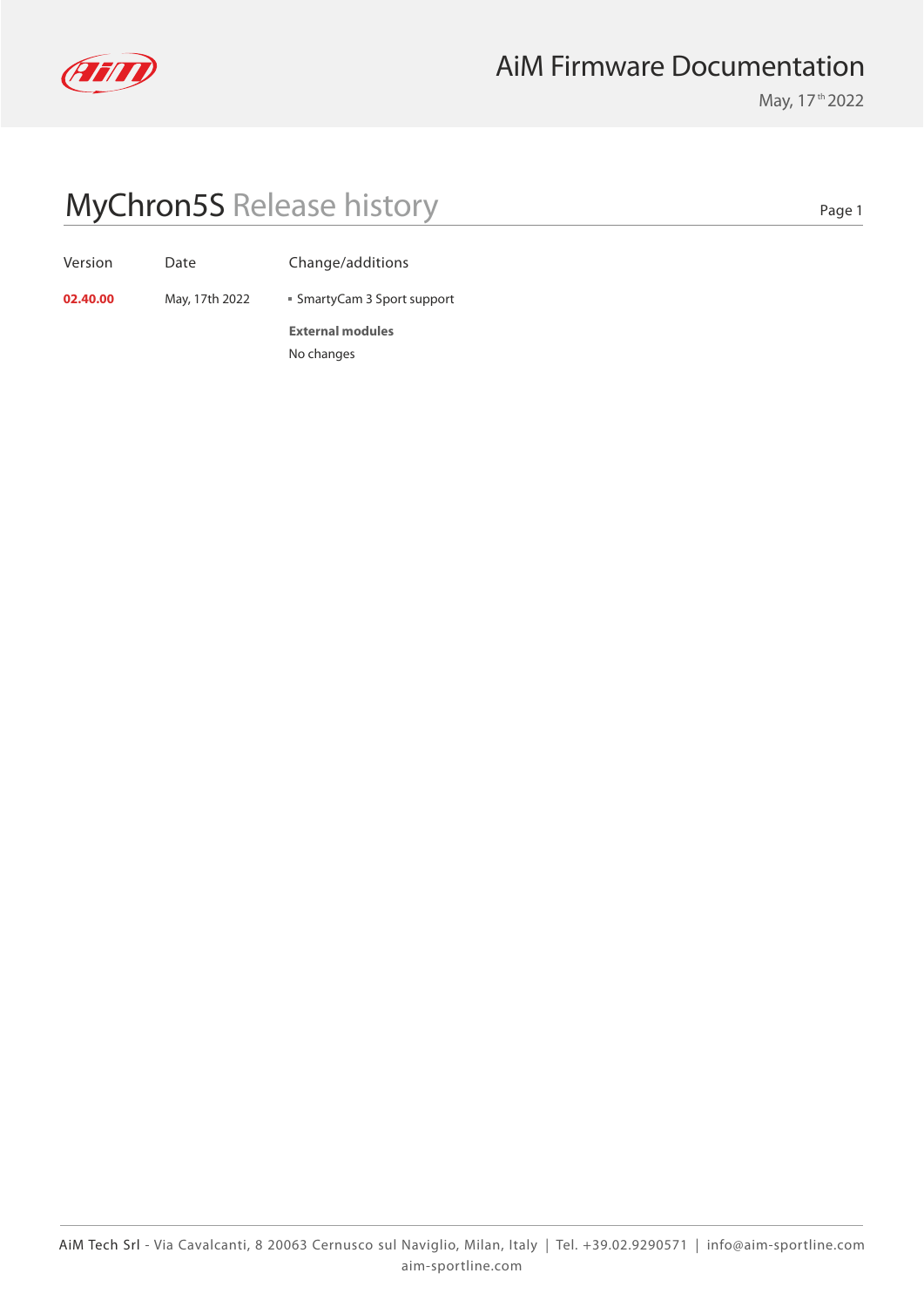

### AiM Firmware Documentation

May, 17<sup>th</sup> 2022

Page 2

# MyChron5S Release history

| Version  | Date           | Change/additions                                                                                                                                                                                                                                                |
|----------|----------------|-----------------------------------------------------------------------------------------------------------------------------------------------------------------------------------------------------------------------------------------------------------------|
| 02.38.18 | Mar, 29th 2022 | New boards (MYC63 and MYC64) support                                                                                                                                                                                                                            |
|          |                | <b>External modules</b><br>No changes                                                                                                                                                                                                                           |
| 02.36.94 | Dec, 10th 2021 | " Fixed bug on Daylight Saving Time application in Southern Hemisphere<br>" Fixed Mychron Expansion channels configuration in recording file: in some cases the channels<br>were missing in RS3 Analysis visualization<br><b>External modules</b><br>No changes |
| 02.36.80 | Sep, 14th 2021 | " Fixed bug that caused no laps tests<br><b>External modules</b><br>No changes                                                                                                                                                                                  |
| 02.36.78 | Sep, 10th 2021 | " Fixed shut down procedure that in some devices didn't working<br><b>External modules</b><br>No changes                                                                                                                                                        |
| 02.36.55 | Jun, 17th 2021 | Improved GPS switch ON procedure to prevent the "GPS ERROR" issue<br><b>External modules</b><br>No changes                                                                                                                                                      |
| 02.36.32 | Apr 27th 2021  | Improved GPS data time synchronization<br>Fixed channels acquisition name that caused issue with Race Studio Analysis mathematical channels<br><b>External modules</b><br>No changes                                                                            |
| 02.36.21 | Apr 9th 2021   | Fixed missed system switch on events<br>Fixed bad display reset events<br><b>External modules</b><br>No changes                                                                                                                                                 |